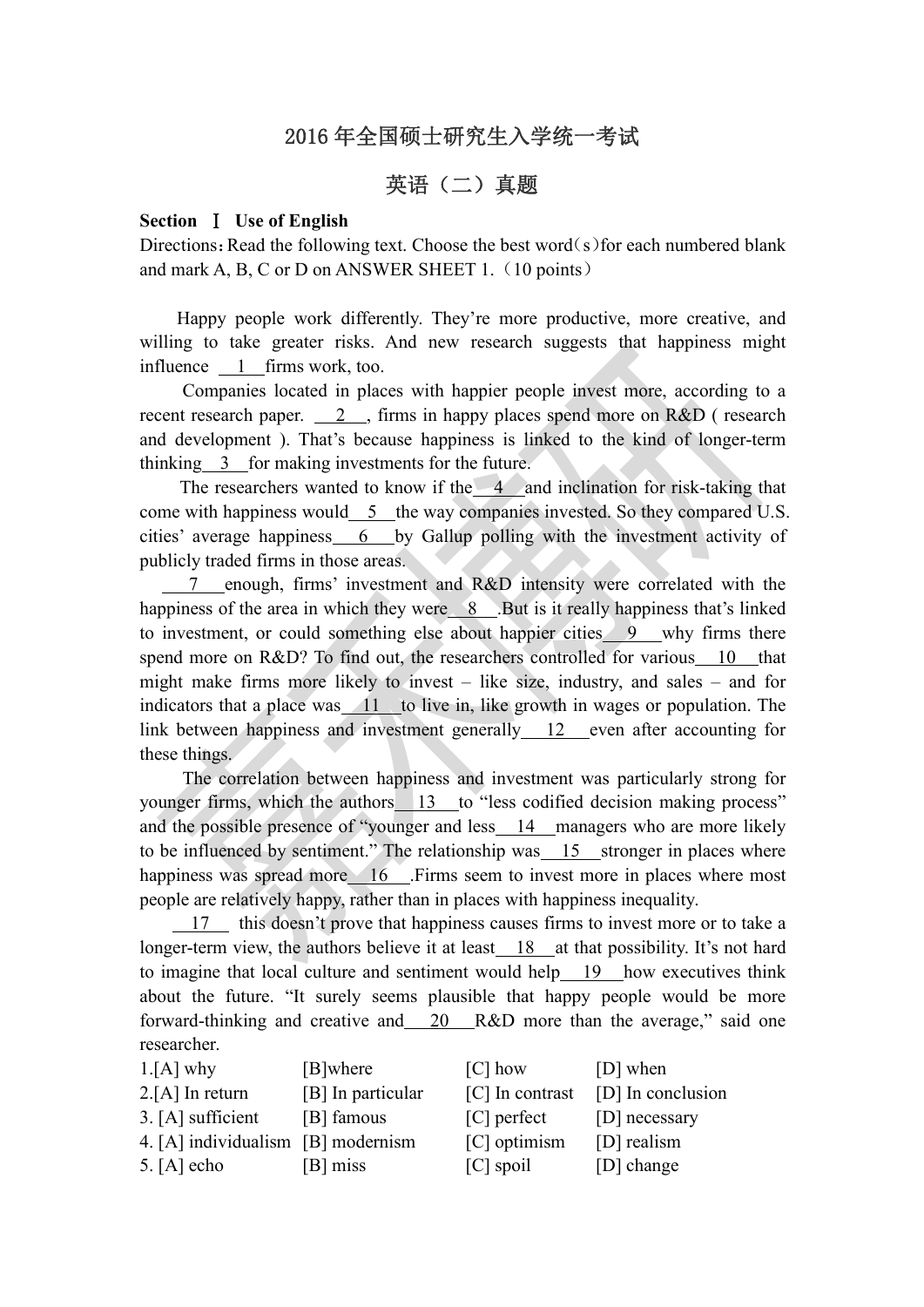| 6. [A] imagined     | [B] measured     | [C] invented    | [D] assumed       |
|---------------------|------------------|-----------------|-------------------|
| $7.[A]$ Sure        | [B] Odd          | [C] Unfortunate | [D] Often         |
| 8. [A] advertised   | [B] divided      | [C] overtaxed   | [D] headquartered |
| 9. $[A]$ explain    | [B] overstate    | $[C]$ summarize | [D] emphasize     |
| 10. $[A]$ stages    | [B] factors      | [C] levels      | [D] methods       |
| 11. $[A]$ desirable | [B] sociable     | $[C]$ reputable | [D] reliable      |
| 12. $[A]$ resumed   | [B] held         | [C]emerged      | [D] broke         |
| 13. $[A]$ attribute | [B] assign       | [C] transfer    | [D]compare        |
| 14. $[A]$ serious   | [B] civilized    | [C] ambitious   | [D]experienced    |
| 15. $[A]$ thus      | [B] instead      | $[C]$ also      | $[D]$ never       |
| 16. $[A]$ rapidly   | [B] regularly    | [C] directly    | [D] equally       |
| 17. $[A]$ After     | [B] Until        | [C] While       | [D] Since         |
| 18. $[A]$ arrives   | $[B]$ jumps      | $[C]$ hints     | [D] strikes       |
| 19. $[A]$ shape     | [B] rediscover   | $[C]$ simplify  | [D] share         |
| 20. $[A]$ pray for  | [B] lean towards | $[C]$ give away | [D] send out      |
|                     |                  |                 |                   |

### **Section II Reading Comprehension Part A**

**Directions:** Read the following four texts. Answer the questions below each text by choosing A, B, C or D. Mark your answers on ANSWER SHEET 1. (40 points)

#### Text 1

It is true that high-school coding classes aren't essential for learning computer science in college. Students without experience can catch up after a few introductory courses, said Tom Cortina, the assistant dean at Carnegie Mellon's School of Computer Science.

However, Cortina said, early exposure is beneficial. When younger kids learn computer science, they learn that it's not just a confusing, endless string of letters and numbers - but a tool to build apps, or create artwork, or test hypotheses. It's not as hard for them to transform their thought processes as it is for older students. Breaking down problems into bite-sized chunks and using code to solve them becomes normal. Giving more children this training could increase the number of people interested in the field and help fill the jobs gap, Cortina said.

Students also benefit from learning something about coding before they get to college, where introductory computer-science classes are packed to the brim, which can drive the less-experienced or –determined students away.

The Flatiron School, where people pay to learn programming, started as one of the many coding boot camps that's become popular for adults looking for a career change. (The high-scholars get the same curriculum, but "we try to gear lessons toward things they're interested in," said Victoria Friedman, an instructor. ) For instance, one of the apps the students are developing suggests movies based on your mood.<br>The students in the Flatiron School class probably won't drop out of high school

and build the next Facebook. Programming languages have a quick turnover, so the "Ruby on Rails" language they learned may not even be relevant by the time they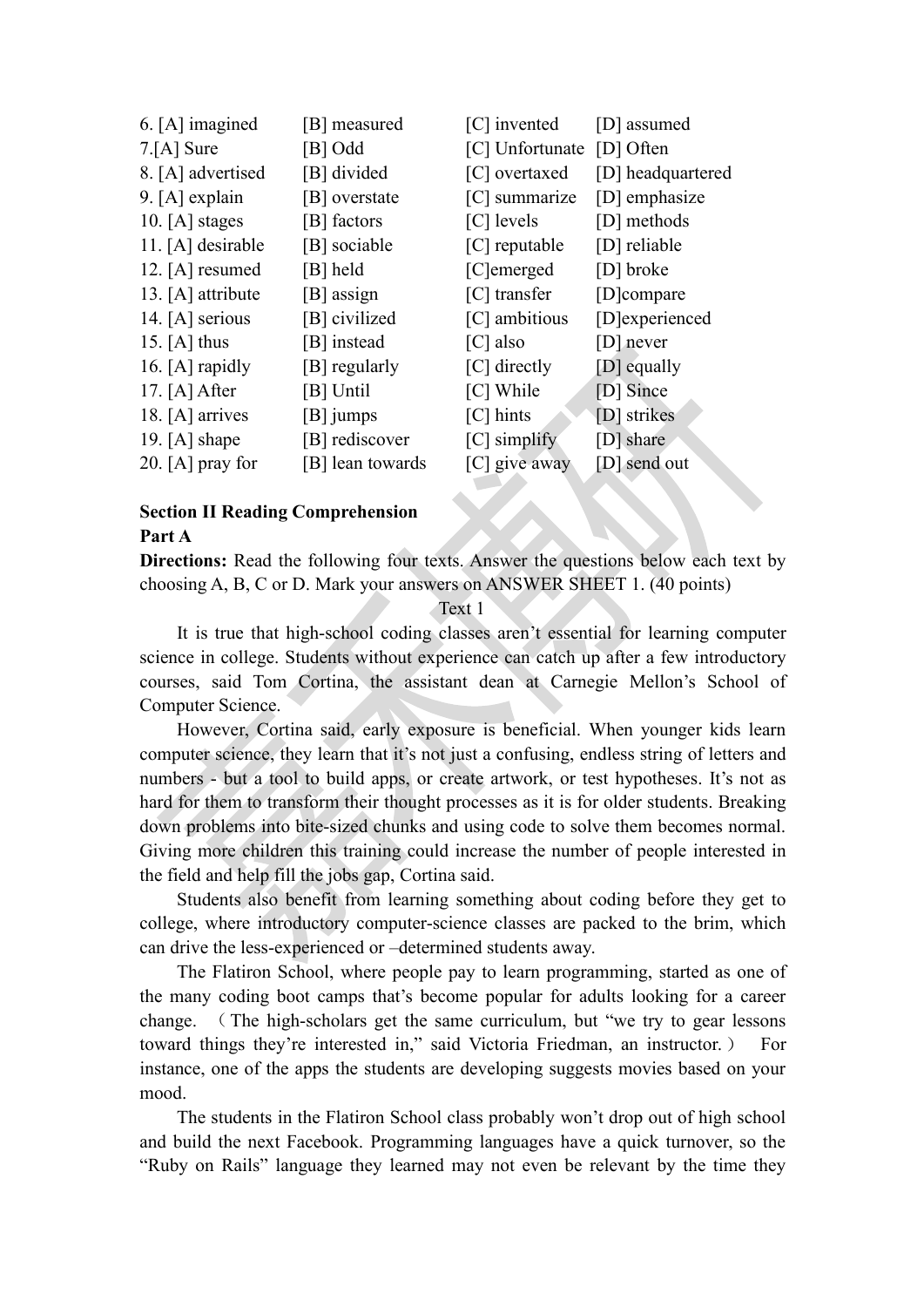enter the job market. But the skills they learn – how to think logically through a problem and organize the results – apply to any coding language, said Deborah Seehorn, an education consultant for the state of North Carolina.

Indeed, the Flatiron students might not go in IT at all. But creating a future army of coders is not the sole purpose of the classes. These kids are going to be surrounded by computers – in their pockets, in their offices, in their homes – for the rest of their lives. The younger they learn how computers think, how to coax the machine into producing what they want – the earlier they learn that they have the power to do that – the better.

21. Cortina holds that early exposure to computer science makes it easier to \_\_\_\_.

[A] complete future job training

[B] remodel the way of thinking

[C] formulate logical hypotheses

[D] perfect artwork production

22. In delivering lessons for high-schoolers, Flatiron has considered their

[A] experience

[B] interest

[C] career prospects

[D] academic backgrounds

23. Deborah Seehorn believes that skills learned at Flatiron will \_\_\_\_.

[A] help students learn other computer languages

[B] have to be upgraded when new technologies come

[C] need improving when students to make big quick money

[D] enable students to make big quick money

24. According to the last paragraph, Flatiron students are expected to  $\blacksquare$ .

[A] bring forth innovative computer technologies

[B] stay longer in the information technology industry

[C] become better prepared for the digitalized world

[D] compete with a future army of programmers

25. The word "coax"(Line 4, Para. 6) is closest in meaning to  $\qquad$ .

[A] persuade

[B] frighten

[C] misguide

[D] challenge

#### Text 2

Biologists estimate that as many as 2 million lesser prairie chickens – a kind of bird living on stretching grassland – once lent red to the often grey landscape of the Midwestern Unite States. But just some 22000 bird remain today , occupying about 16% of species' historic range .

The crash was a major reason the U.S. Fish and Wildlife Service (USFWS), decide to formally list the bird as threatened . "The lesser prairie chicken is in a desperate situation ," said USFWS Director Daniel Ashe . Some environmentalists, however, were disappointed. They had pushed the agency to designate the bird as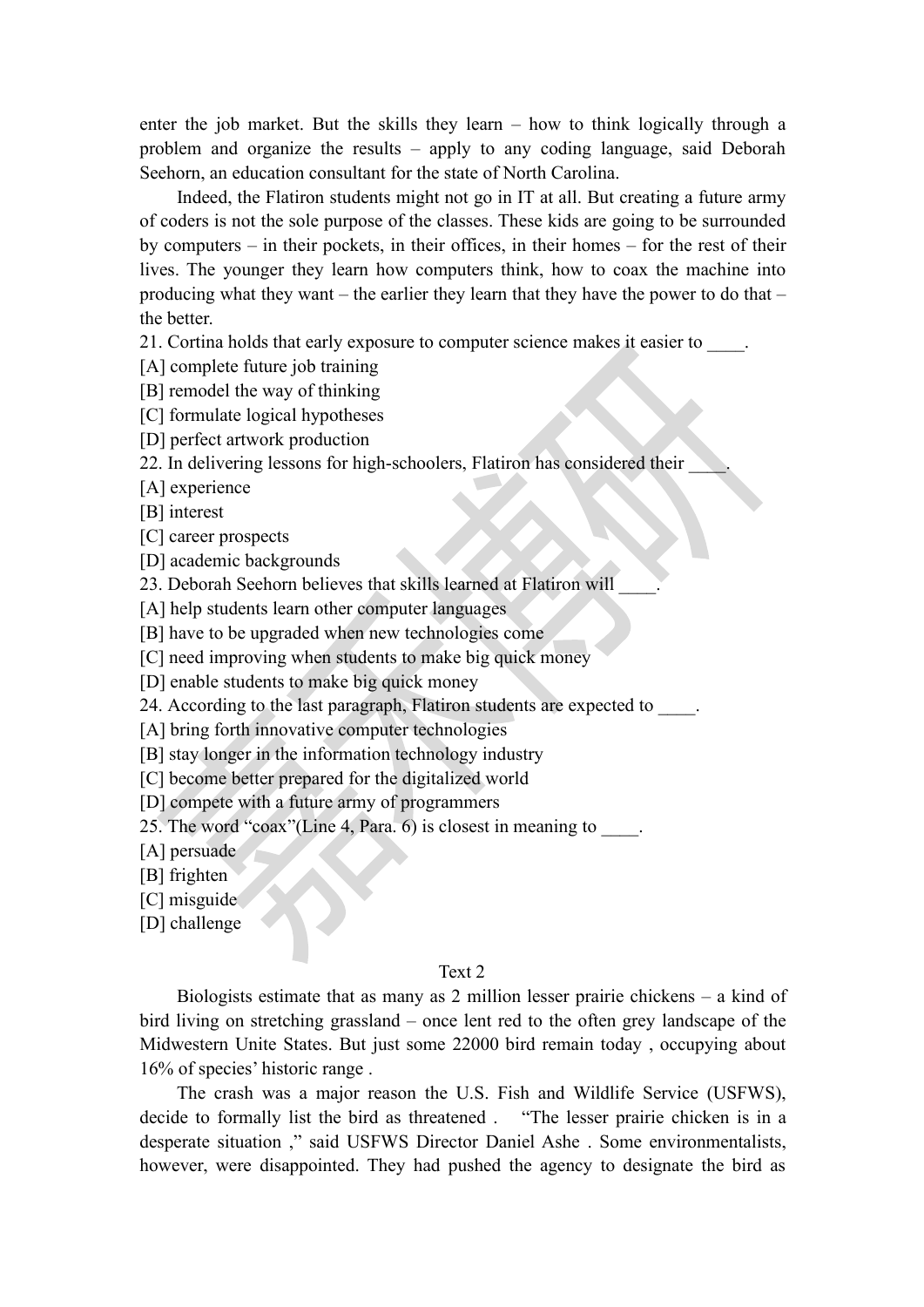"endangered", a status that gives federal officials greater regulatory power to crack down (强制取缔) on threats. But Ashe and others argued that the "threatened " tag gave the federal government flexibility to try out new , potentially less confrontational conservation approaches. In particular , they called for forging closer collaborations with western states governments, which are often uneasy with federal action , and with the private Landowners who control an estimated 95% of the prairie chicken 's habitat.

Under the plan , for example , the agency said it would not prosecute landowners or business that unintentionally kill harm, or disturb the bird, as long as they had signed a range-wide management plan to resort prairie chicken habitat. Negotiated by USFWS and the states , the plan requires individuals and business that damage habitat as part of their operation to play into a fund will also be used to compensate landowners who set aside habitat. USFWS also set an internal goal of restoring prairie chicken population to an annual average of 67000 birds over the next 10 years . And it gives the Western Association of Fish and Wildlife Agencies (WAFWA), A coalition of state agencies, the job of monitoring progress. Overall, the idea is to let "state remain in the driver's sear for managing the species ,"Ashe said.

Not everyone buys the win-win rhetoric . Some Congress are trying to block the plan, and at least a dozen industry groups, four states, and three environmental groups are challenging it in federal court . Not surprisingly, industry groups and states generally argue it goes too far, environmentalist say it doesn'tgo far enough. "The federal government is giving responsibility for managing the bird to the same industries that are pushing it to extinction ." says biologist Jay Lininger.

26.The major reason for listing the lesser prairie chicken as threatened is .

[A]its drastically decreased population

[B]the underestimate of the grassland acreage

[C]a desperate appeal from some biologists

[D]the insistence of private landowners

27. The "threatened" tag disappointed some environmentalists in that it

[A]was a give-in to governmental pressure

[B]would involve fewer agencies in action

[C]granted less federal regulatory power

[D]went against conservation policies

28.It can be learned from Paragraph 3 that unintentional harm-doers will not be prosec uted if they .

[A]agree to pay a sum for compensation

[B]volunteer to set up an equally big habitat

[C]offer to support the WAFWA monitoring job

[D]promise to raise funds for USFWS operations

29.According to Ashe ,the leading role in managing the species .

[A]the federal government

[B]the wildlife agencies

[C]the landowners

[D]the states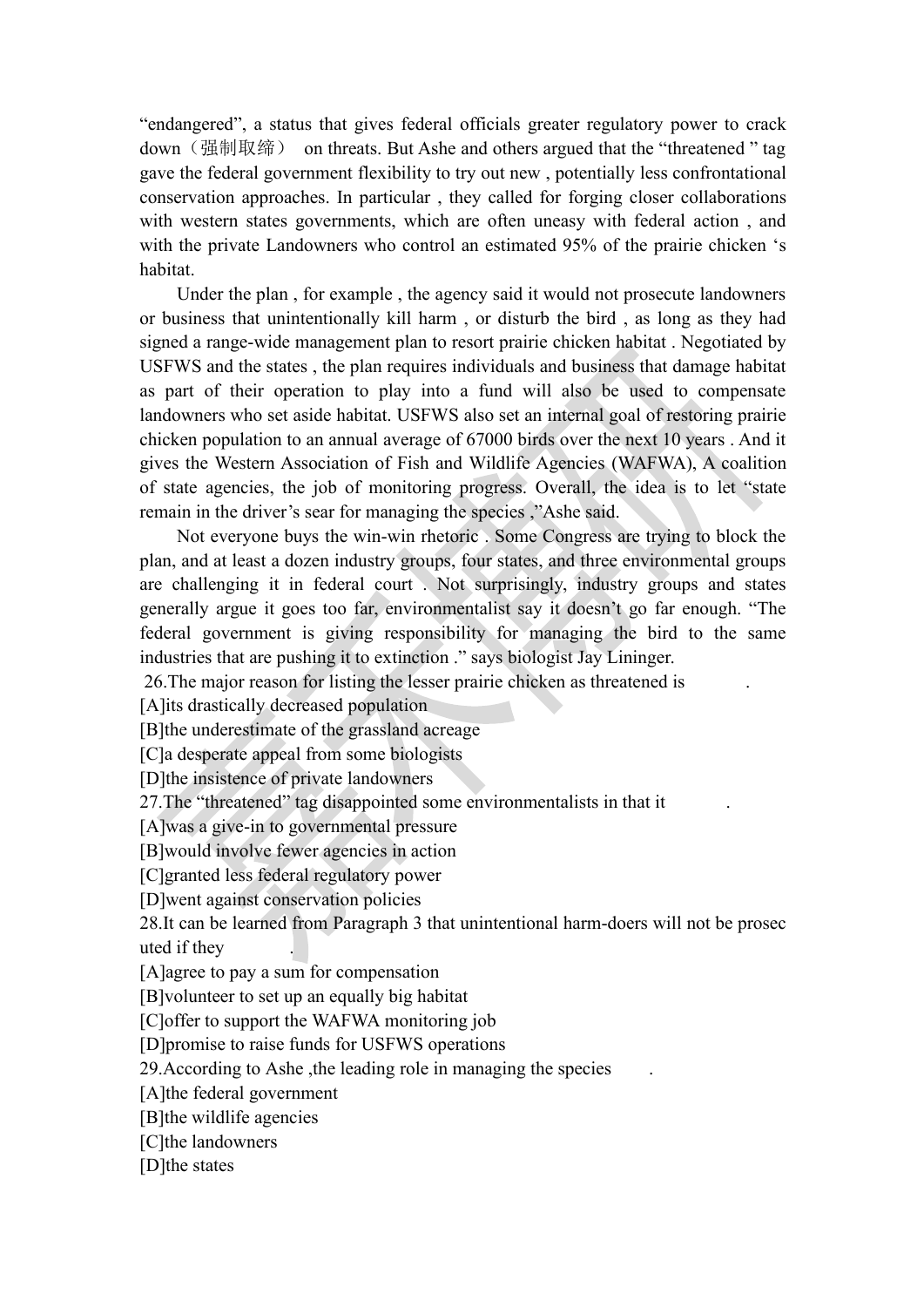30.Jay Lininger would most likely support . [A]industry groups [B]the win-win rhetoric [C]environmental groups [D]the plan under challenge

#### Text 3

That everyone's too busy these days is a cliché. But one specific complaint is made especially mournfully: There's never any time to read.

What makes the problem thornier is that the usual time-management techniques don't seem sufficient. The web's full of articles offering tips on making time to read: "Give up TV" or "Carry a book with you at all times." But in my experience, using such methods to free up the odd 30 minutes doesn't work. Sit down to read and the flywheel of work-related thoughts keeps spinning-or else you're so exhausted that a challenging book's the last thing you need. The modern mind, Tim Parks, a novelist and critic, writes, "is overwhelmingly inclined toward communication…It is not simply that one is interrupted; it is that one is actually inclined to interruption." Deep reading requires not just time, but a special kind of time which can't be obtained merely by becoming more efficient.

In fact, "becoming more efficient" is part of the problem. Thinking of time as a resource to be maximized means you approach it instrumentally, judging any given moment as well spent only in so far as it advances progress toward some goal. Immersive reading, by contrast, depends on being willing to risk inefficiency, goallessness, even time-wasting. Try to slot it as a to-do list item and you'll manage only goal-focused reading-useful, sometimes, but not the most fulfilling kind. "The future comes at us like empty bottles along an unstoppable and nearly infinite conveyor belt," writes Gary Eberle in his book Sacred Time, and "we feel a pressure to fill these different-sized bottles (days, hours, minutes) as they pass, for if they get by without being filled, we will have wasted them." No mind-set could be worse for losing yourself in a book.

So what does work? Perhaps surprisingly, scheduling regular times for reading. You'd think this might fuel the efficiency mind-set, but in fact, Eberle notes, such ritualistic behaviour helps us "step outside time's flow" into "soul time." You could limit distractions by reading only physical books, or on single-purpose e-readers. "Carry a book with you at all times" can actually work, too-providing you dip in often enough, so that reading becomes the default state from which you temporarily surface to take care of business, before dropping back down. On a really good day, it no longer feels as if you're "making time to read," but just reading, and making time for everything else.

31. The usual time-management techniques don't work because .

[A] what they can offer does not ease the modern mind

[B] what challenging books demand is repetitive reading

[C] what people often forget is carrying a book with them

[D] what deep reading requires cannot be guaranteed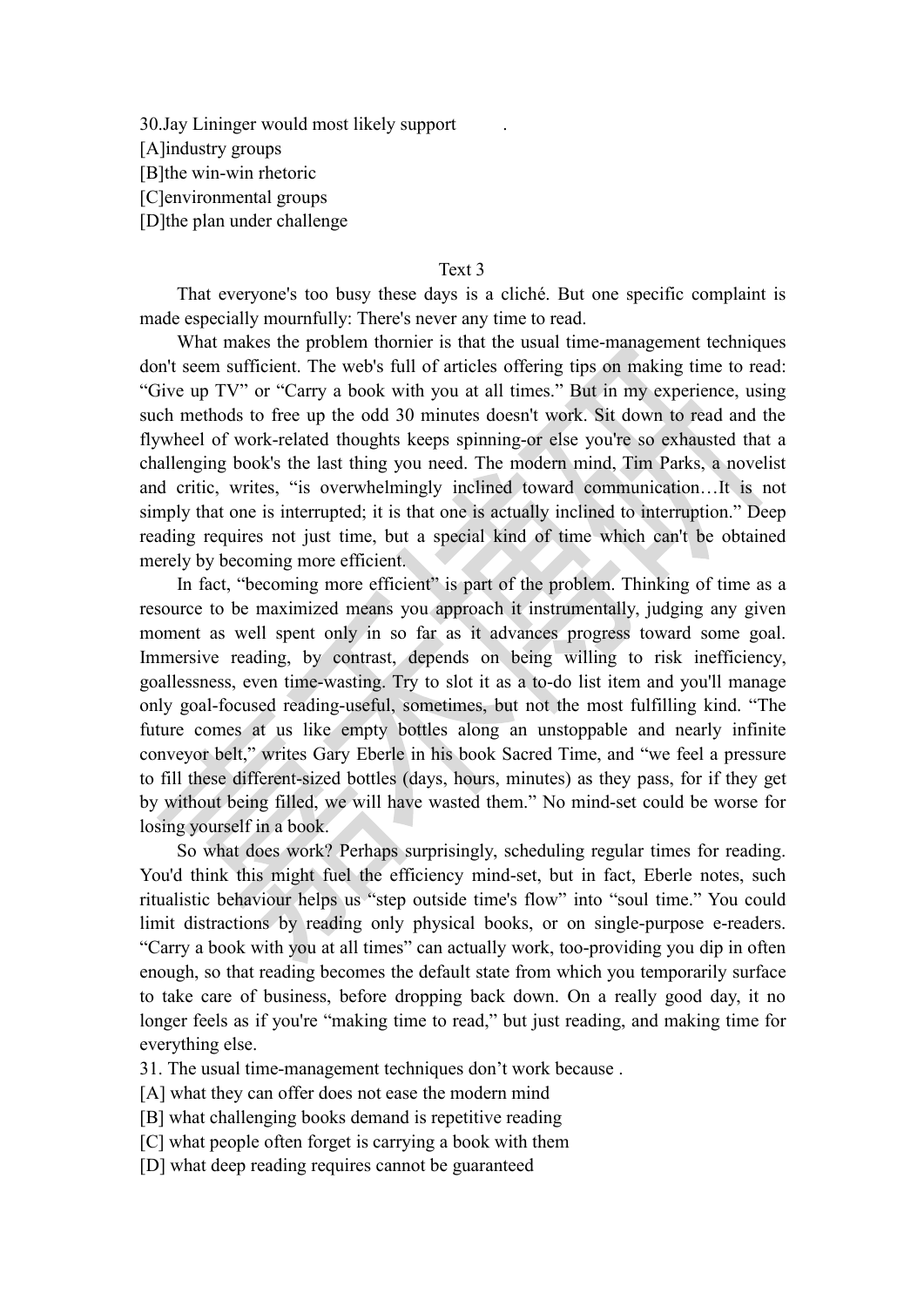32. The "empty bottles" metaphor illustrates that people feel a pressure to .

- [A] update their to-do lists
- [B] make passing time fulfilling
- [C] carry their plans through
- [D] pursue carefree reading
- 33. Eberle would agree that scheduling regular times for reading helps .
- [A] encourage the efficiency mind-set
- [B] develop online reading habits
- [C] promote ritualistic reading
- [D] achieve immersive reading
- 34. "Carry a book with you at all times"can work if.
- [A] reading becomes your primary business of the day
- [B] all the daily business has been promptly dealt with
- [C] you are able to drop back to business after reading
- [D] time can be evenly split for reading and business
- 35. The best title for this text could be .
- [A] How to Enjoy Easy Reading
- [B] How to Find Time to Read
- [C] How to Set Reading Goals
- [D] How to Read Extensively

### Text 4

Against a backdrop of drastic changes in economy and population structure, younger Americans are drawing a new 21st-century road map to success, a latest poll has found.

Across generational lines, Americans continue to prize many of the same traditional milestones of a successful life, including getting married, having children, owning a home, and retiring in their sixties. But while young and old mostly agree on what constitutes the finish line of a fulfilling life, they offer strikingly different paths for reaching it.

Young people who are still getting started in life were more likely than older adults to prioritize personal fulfillment in their work, to believe they will advance their careers most by regularly changing jobs, to favor communities with more public services and a faster pace of life, to agree that couples should be financially secure before getting married or having children, and to maintain that children are best served by two parents working outside the home, the survey found.

From career to community and family, these contrasts suggest that in the aftermath of the searing Great Recession, those just starting out in life are defining priorities and expectations that will increasingly spread through virtually all aspects of American life, from consumer preferences to housing patterns to politics.

Young and old converge on one key point: Overwhelming majorities of both groups said they believe it is harder for young people today to get started in life than it was for earlier generations. While younger people are somewhat more optimistic than their elders about the prospects for those starting out today, big majorities in both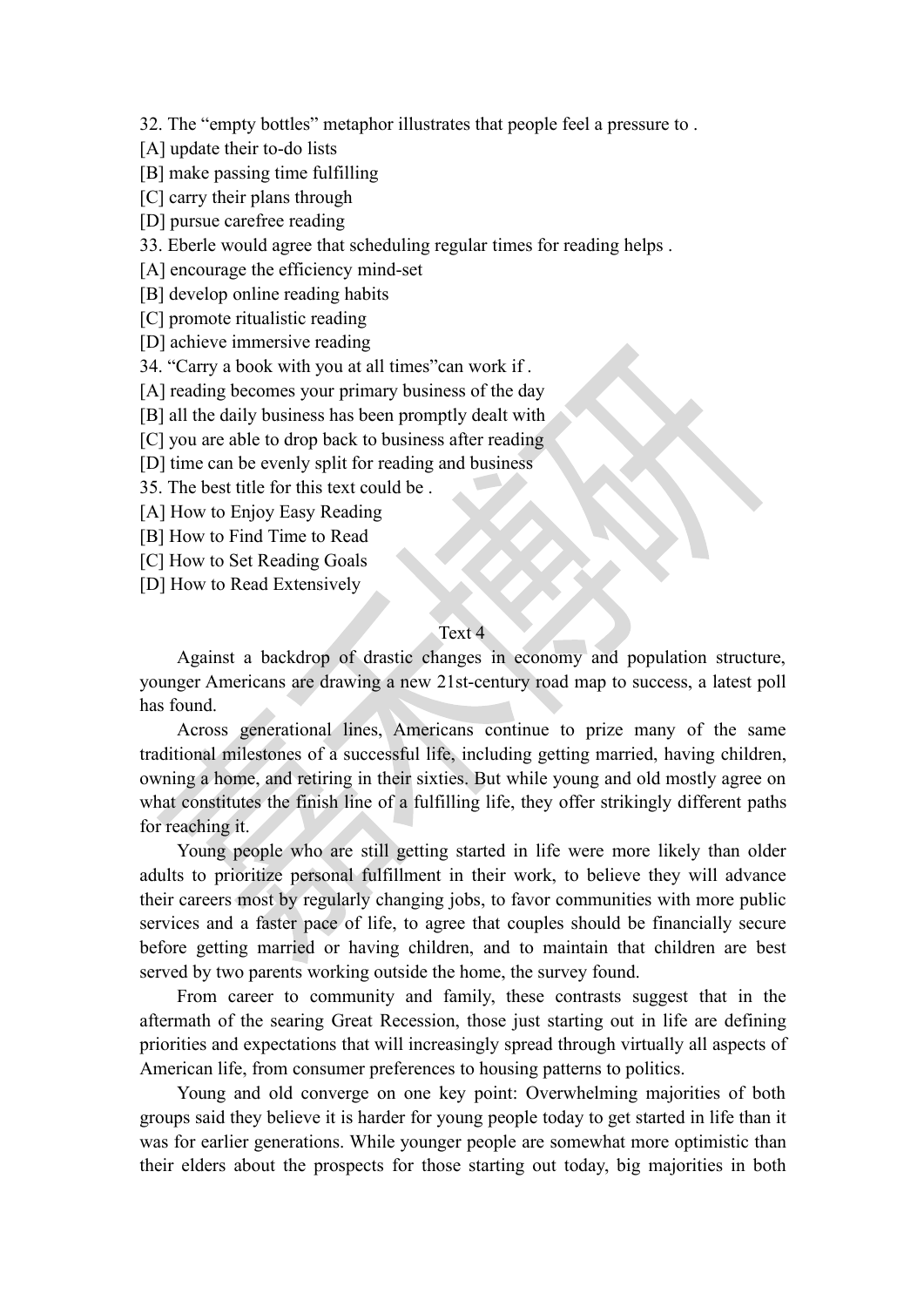groups believe those "just getting started in life" face a tougher a good-paying job, starting a family, managing debt, and finding affordable housing.<br>Pete Schneider considers the climb tougher today. Schneider, a 27-year-old auto

technician from the Chicago suburbs says he struggled to find a job after graduating from college. Even now that he is working steadily, he said." I can't afford to pay a monthly mortgage payments on my own, so I have to rent rooms out to people to mark that happen." Looking back, he is struck that his parents could provide a comfortable life for their children even though neither had completed college when he was young."I still grew up in an upper middle-class home with parents who didn't have college degrees, "Schneidersaid."I don't think people are capable of that anymore."

36. One cross-generation mark of a successful life is.

[A] trying out different lifestyles

[B] having a family with children

[C] working beyond retirement age

[D] setting up a profitable business

37. It can be learned from Paragraph 3 that young people tend to.

[A] favor a slower life pace

[B] hold an occupation longer

[C] attach importance to pre-marital finance

[D] give priority to childcare outside the home

38. The priorities and expectations defined by the young will.

[A] become increasingly clear

[B] focus on materialistic issues

[C] depend largely on political preferences

[D] reach almost all aspects of American life

39. Both young and old agree that.

[A] good-paying jobs are less available

[B] the old made more life achievements

[C] housing loans today are easy to obtain

[D] getting established is harder for the young

40. Which of the following is true about Schneider?

[A] He found a dream job after graduating from college

[B] His parents believe working steadily is a must for success

[C] His parents' good life has little to do with a college degree

[D] He thinks his job as a technician quite challenging

### **Part B**

### **Directions:**

Read the following text and answer the questions by choosing the most suitable subheading from the list A-G for each of the numbered paragraphs(41-45).There are two extra subheadings which you do not need to use. Mark your answers on the ANSWER SHEET.

[A]Be silly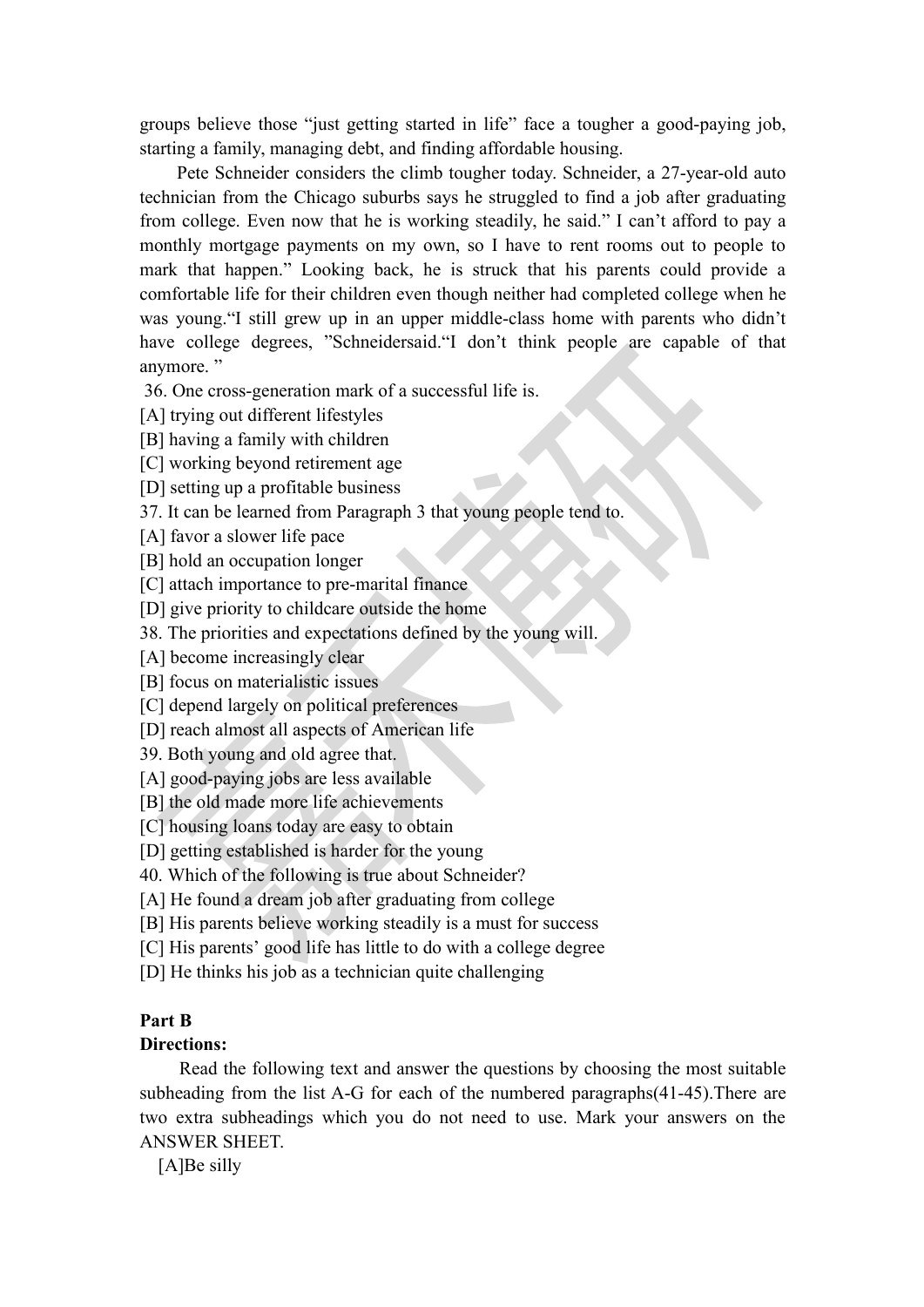[B]Have fun [C]Express your emotions [D]Don't over think it [E]Be easily pleased [F]Notice things [G]Ask for help

As adults, it seems that we are constantly pursuing happiness, often with mixed results. Yet children appear to have it down to an art-and for the most part they don't need self-help books or therapy. Instead, they look after their wellbeing instinctively, and usually more effectively than we do as grownups. Perhaps it's time to learn a few lessons from them.

 $41.$ 

What does a child do when he's sad? He cries. When he's angry? He shouts. Scared? Probably a bit of both. As we grow up, we learn to control our emotions so they are manageable and don't dictate our behaviors, which is in many ways a good thing. But too often we take this process too far and end up suppressing emotions, especially negative ones. that's about as effective as brushing dirt under a carpet and can even make us ill. What we need to do is find a way to acknowledge and express what we feel appropriately, and then-again. like children-move.

42.\_\_\_\_\_\_\_\_\_\_\_\_\_

A couple of Christmases ago, my youngest stepdaughter, who was nine years old at the time, got a Superman T-shirt for Christmas. It cost less than a fiver but she was overjoyed, and couldn't stop talking about it. Too often we believe that a new job, bigger house or better car will be the magic silver bullet that will allow us to finally be content, but the reality is these things have very little lasting impact on our happiness levels. instead, being grateful for small things every day is a much better way to improve wellbeing.

43.\_\_\_\_\_\_\_\_\_\_\_\_\_\_\_\_

Have you ever noticed how much children laugh? If we adults could indulge in a bit of silliness and giggling, we would reduce the stress hormones in our bodies increase good hormones like endorphins, improve blood flow to our hearts and even have a greater chance of fighting off infection. All of which, of course, have a positive effect on happiness levels.

44.\_\_\_\_\_\_\_\_\_\_\_\_\_\_\_\_

The problem with being a grown up is that there's an awful lot of serious stuff to deal with-work, mortgage payments, figuring out what to cook for dinner. But as adults we also have the luxury of being able to control our own diaries and it's important that we schedule in time to enjoy the things we love. Those things might be social, sporting, creative or completely random(dancing around the living room, anyone?)--it doesn't matter, so long as they're enjoyable, and not likely to have negative side effects, such as drinking too much alcohol or going on a wild spending spree if you're on a tight budget.

45.\_\_\_\_\_\_\_\_\_\_\_\_\_\_\_\_\_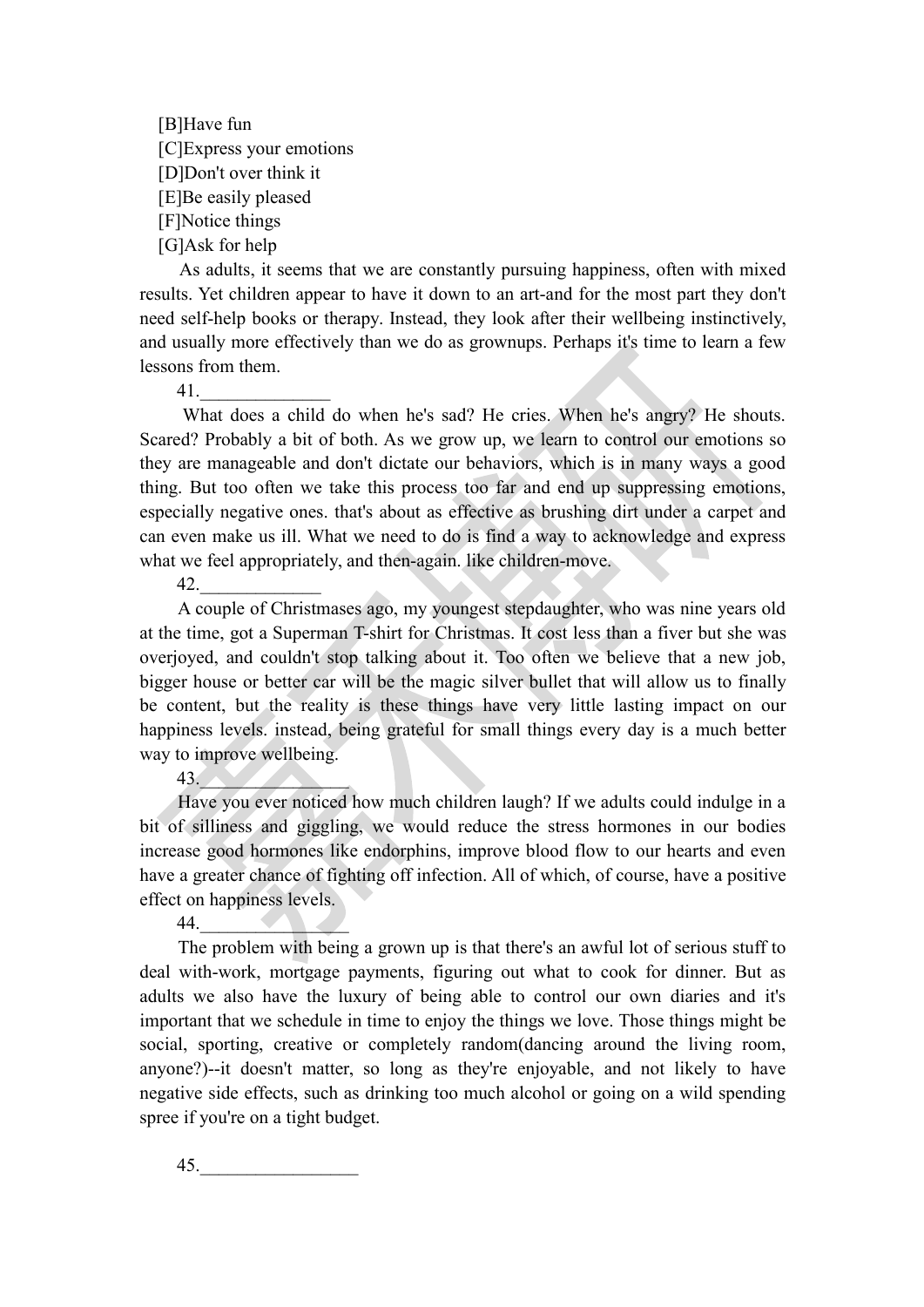Having said all of the above, it's important to add that we shouldn't try too hard to be happy. Scientists tell us this can backfire and actually have a negative impact on our wellbeing. As the Chinese philosopher Chuang Tzu is reported to have said: "Happiness is the absence of striving for happiness."And in that, once more, we need to look to the example of our children, to whom happiness is not a goal but a natural byproduct of the way they live.

### **46. Directions:**

### **Translate the following text into Chinese. Your translation should be written on the ANSWER SHEET. (15 points)**

The supermarket is designed to lure customers into spending as much time as possible within its doors. The reason for this is simple: The longer you stay in the store, the more stuff you'll see, and the more stuffyou see, the more you'll buy. And supermarkets contain a lot of stuff. The average supermarket, according to the Food Marketing Institute, carries some 44,000 different items, and many carry tens of thousands more. The sheer volume of available choice is enough to send shoppers into a state of information overload. According to brain-scan experiments, the demands of so much decision-making quickly become too much for us. After about 40 minutes of shopping, most people stop struggling to be rationally selective, and instead began shopping emotionally—which is the point at which we accumulate the 50 percent of stuff in our cart that we never intended buying.

### **47. Directions:**

Suppose you won a translation contest and your friend, Jack, wrote an email to congratulate you and ask for advice on translation.Write him a reply to

 $\overline{\phantom{a}}$ 

1) think him, and

2) give your advice.

You should write about 100 words on ANSWER SHEET. Do not sign your own name. Use "Li Ming" instead. Do not write the address. (10 points)

### **48. Directions:**

Write an essay on the following chart. In your writing, you should Interpret the chart, and Give your comments You should write about 150 words on the ANSWER SHEER. (15 ponits)